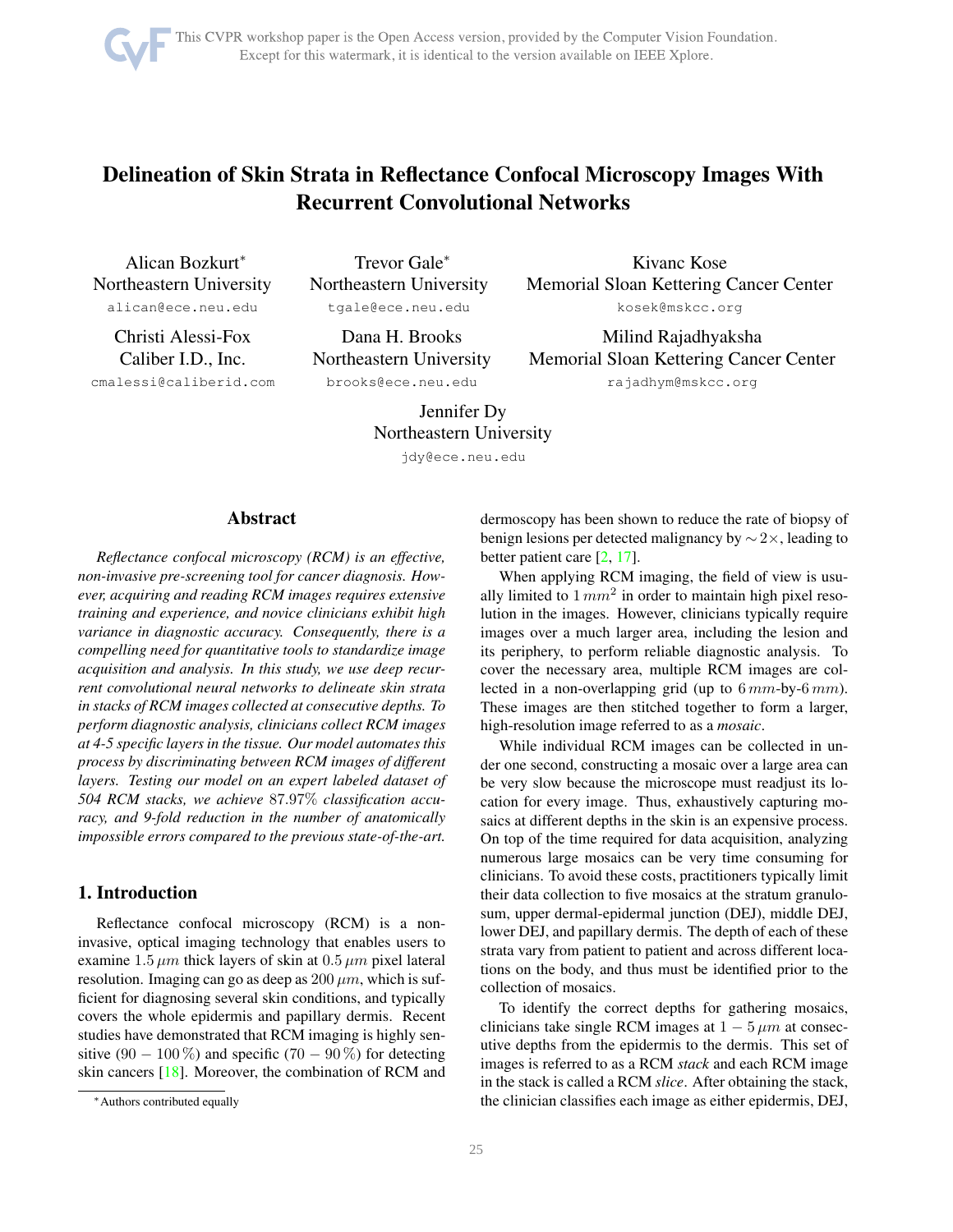<span id="page-1-0"></span>

Figure 1: **RCM Data Structure.** (left) A 3D stack of RCM images used to determine the depth of different skin strata. (right) A mosaic of RCM images used for diagnosis. Colored borders represent single RCM images of the same dimensions.

or dermis. The clinician then uses the stack as a reference to collect mosaics at appropriate depths for diagnostic analysis.

Following this general technique, the process of applying RCM imaging to perform diagnosis can be broken down into two steps:

- 1. Collecting stacks and identifying the depth of different skin strata at the location of interest on the patients skin
- 2. Collecting mosaics of RCM images at a number of diagnostically relevant depths and analyzing morphological and cellular features of the skin tissue

One of the largest barriers to wider clinical adoption of RCM imaging is the difficulty of interpreting the images. RCM images have comparable resolution to histological images, but they lack the tissue specific contrast provided by the exogenous dyes used in histology. RCM images are gray-scale, and contrast is provided by the variance in the refractive index of different skin components. Thus, clinicians must analyze the texture of cellular and morphological structures in a local area to make diagnostic predictions. Early adopters with years of experience are capable of interpreting the images with high diagnostic sensitivity and specificity, but novice users often exhibit highly variable diagnostic accuracy. Due to the lack of proper training programs, gaining the necessary experience to effectively leverage this technology can be slow and inefficient.

Thus, there is a compelling need for quantitative tools for RCM image analysis in the clinical practice. In this work, we focus on automating the segmentation of RCM stacks to identify the depth of different skin strata. We first train a deep convolutional neural network (CNN) to classify individual RCM images as epidermis, DEJ, and dermis and then exploit the sequential structure of the data by augmenting the CNN with recurrent neural network (RNN) layers. Automation of this task will reduce time requirements for applying RCM imaging, and help to reduce the variance in diagnostic accuracy across clinicians by enabling consistently accurate collection of mosaics at the target layers of the skin. Moreover, our system can be used as a tool to train novice practitioners to interpret patterns in RCM images of skin tissue.

The contributions of this work are as follows. We conduct a thorough investigation of popular deep neural network architectures applied to RCM image classification and demonstrate significant improvements over the previous state-of-the-art results on this task. In addition to increased classification accuracy, our models also achieve a large reduction in the number of anatomically impossible errors compared to previous state-of-the-art methods, demonstrating a deeper understanding of the structure of RCM data. We evaluate our models on the largest dataset available for this task, which is composed of 21412 expert labeled RCM images from 504 different stacks. This dataset is also notable for containing disease suspicious (*e.g*. benign nevus and melanoma) samples. To the extent of our knowledge, all other datasets used for this task contain only healthy skin. However, the primary need for this system is for suspicious, lesional skin.

# 2. Related Work

Delineating skin strata in RCM stacks has been a topic of interest for many researchers [\[14,](#page-7-3) [15,](#page-7-4) [7,](#page-7-5) [21,](#page-7-6) [8,](#page-7-7) [12\]](#page-7-8). While a variety of algorithms have been applied to tackle this task, the different approaches can be broken into two main groups.

The first and more complex group aims to find a continuous 3D boundary between the layers of skin. The depth of different skin strata varies significantly between different points on the skin, with the boundary between the epidermis and dermis forming an undulated, 3D surface similar to an egg carton. Modeling this 3D boundary can provide clinicians with a detailed understanding of how the skin varies beneath the surface, but at the cost of significantly increased difficulty when compared to other methods. Locating the entire boundary is also unnecessary when estimating depths for mosaic acquisition.

The second set of methods approach the problem from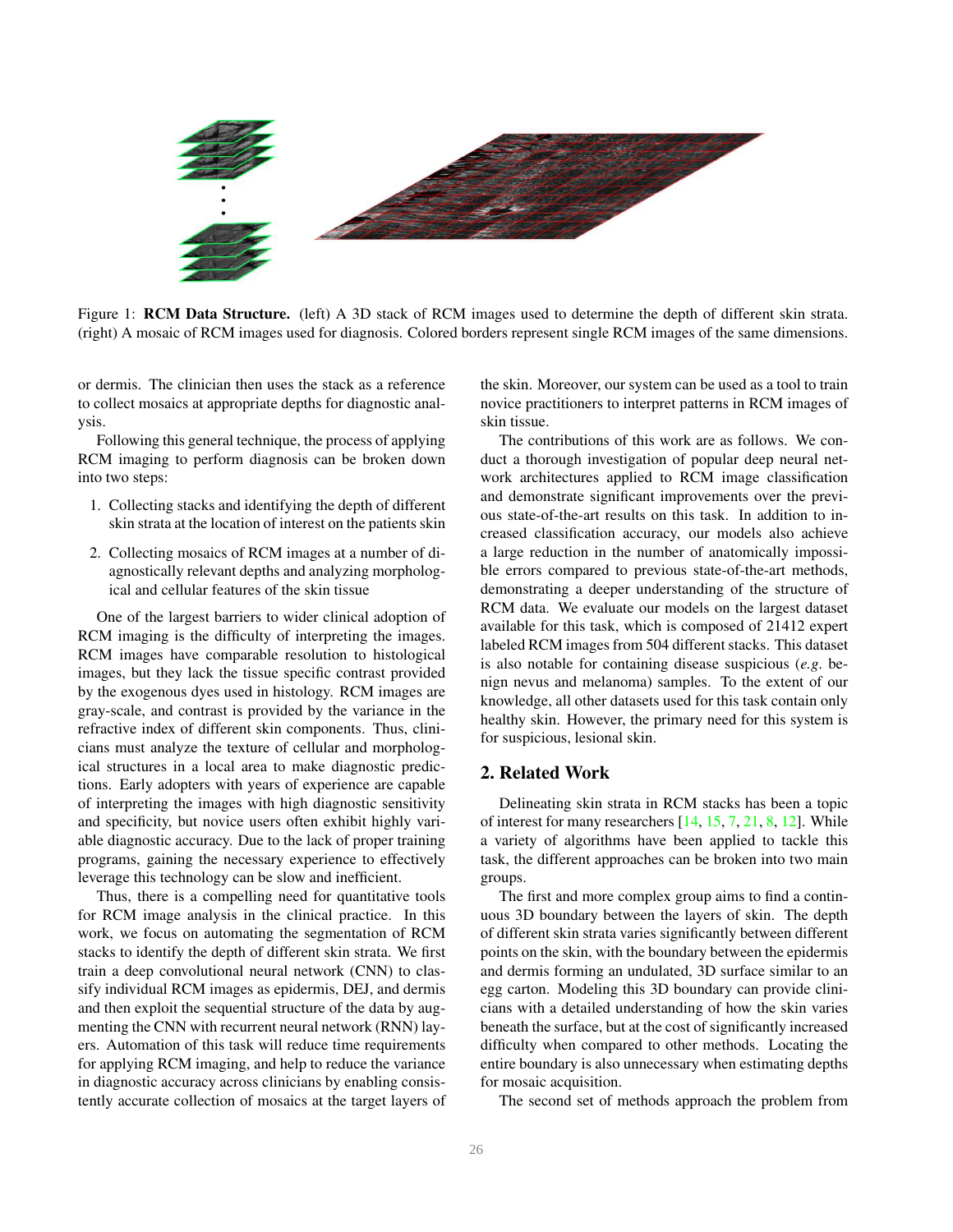<span id="page-2-1"></span>an image classification perspective. These techniques classify individual images from an RCM stack, and then take the approximate start and end points of each layer of skin as the points where the classifications transition between layers. Our method falls into this second category, as we perform image-wise classification of RCM slices to learn the location of the different layers of skin. For the sake of completeness, we discuss work from both categories in this section.

#### 2.1. 3D DEJ Boundary Delineation

In [\[14,](#page-7-3) [15\]](#page-7-4), Kurugol *et al*. present different methods for delineating the DEJ in RCM stacks from darkly and lightly pigmented skin. Melanin pigmentation is the main source of color in human skin, and is also the primary source of contrast in RCM images. In skin tissue, melanin caps sit on top of basal cells above the DEJ and protect them from UV exposure by reflecting sun light. Thus, in darkly pigmented skin, the basal cell layer is more easily distinguished from other less contrastive structures in neighboring layers of skin. For dark skin samples, the authors use a peak detection method to identify the intensity contrast provided by the melanin capped basal cells, and then mark the end of the basal layer as the DEJ boundary. For fair skin, the authors extract log-Gabor [\[6\]](#page-7-9) and wavelet [\[19\]](#page-7-10) features from RCM slices and use these to distinguish the epidermis from the dermis based on their textural appearance. Because the textural differences between the lower epidermis and papillary dermis are subtle around the DEJ, the authors delineate the DEJ as a thick transition band. For both types of skin, they make predictions on small regions of RCM images (referred to as a *tiles*) so that they can estimate a 3D surface. Testing on a dataset of 15 stacks of dark skin and 15 stacks of fair skin, they locate the depth of the DEJ with an average error of  $7.9 \pm 6.4 \ \mu m$  for dark skin and  $8.3 \pm 5.8 \ \mu m$  for fair skin.

Building off this work, in [\[7\]](#page-7-5), Ghanta *et al*. aimed to increase the accuracy of delineation by incorporating a mathematical shape (micro-anatomy) model for the DEJ into the texture based appearance models. The DEJ is an undulated boundary, where hills are formed by projections of dermis into epidermis and valleys are formed by projection of epidermis into dermis. The authors fit 3D ellipses to these hills and valleys to model the 3D shape of the boundary. The parameters of the ellipses are modelled using a probabilistic framework and are inferred through a Gibbs sampling method. Testing on a dataset of 15 fair and 9 dark skin stacks, their algorithm achieved a mean accuracy of  $12.1 \pm 7.0 \ \mu m$  and  $5.41 \pm 3.94 \ \mu m$  respectively.

## 2.2. RCM Image Classification

In [\[21\]](#page-7-6), Somoza *et al*. use Leung-Malik (LM) filter bank [\[16\]](#page-7-11) based texton features to model the textural appearance of individual RCM slices. For each image in their

training set, they extract texton features, find a bag of words representation, and finally describe each image as a histogram of its texton features. New samples are classified using a k-nearest neighbor classifier. Testing on image-wise labeled RCM stacks, they report correlation coefficients of 0.84 to 0.95 between their predictions and the ground truth.

Hames *et al*. [\[8\]](#page-7-7) take a similar approach, but find a texton representation of random 7-by-7 patches extracted from a set of training images instead of using predefined texton filters. The authors describe RCM images by finding a bag of words representation of their texton filters followed by a histogram binning method. They then train a logistic regression classifier on 235 RCM stacks of healthy skin. Their model achieves 85.6% classification accuracy on a test set of 100 RCM stacks.

Kaur *et al*. [\[12\]](#page-7-8) leverage the same texton extraction as Somoza *et al*., taking texton filters with a support of 5-by-5 pixels. They then construct a texton dictionary by clustering the filter outputs of randomly selected patches into 50 clusters using k-means, and use the cluster centers to form a bag of features representation. They assign each pixel to 8 of its closest textons with a weight inversely proportional to the distance between the texton. The individual assignments for each pixel in an RCM image are binned into a histogram that they use to describe the image. The authors then train a 3-layer neural network using these histograms. On their dataset of 15 stacks, they report 81.73% accuracy classifying images from the exterior epidermis, stratum corneum, stratum granulosum, stratum spinosum, stratum basale, and the papillary dermis.

# <span id="page-2-0"></span>3. Methodology

Given the sequential structure of RCM stack data, recurrent neural networks naturally lend themselves to the problem of skin strata identification. Human skin maintains a strict ordering of different strata; the transition between the layers must be smooth (layers are contiguous, *e.g*. epidermis→dermis→epidermis transition is not possible) and unidirectional (dermis→DEJ or DEJ→epidermis transitions are not possible). These constraints provide powerful cues that are exploited by human experts for more accurate classification. Given these requirements, recurrent networks are the obvious choice for this problem, as they are able to take the sequential dependencies between different images in a stack into account.

Within each RCM image, there is also a significant amount of spatial information present in the varying texture of the tissue. In past work, convolutional neural networks have demonstrated the ability to learn high-level features from images, and have been applied with great success to numerous image classification tasks [\[13,](#page-7-12) [23,](#page-8-0) [10\]](#page-7-13).

Given these characteristics of our data, we adopt a hybrid neural network architecture with both convolutional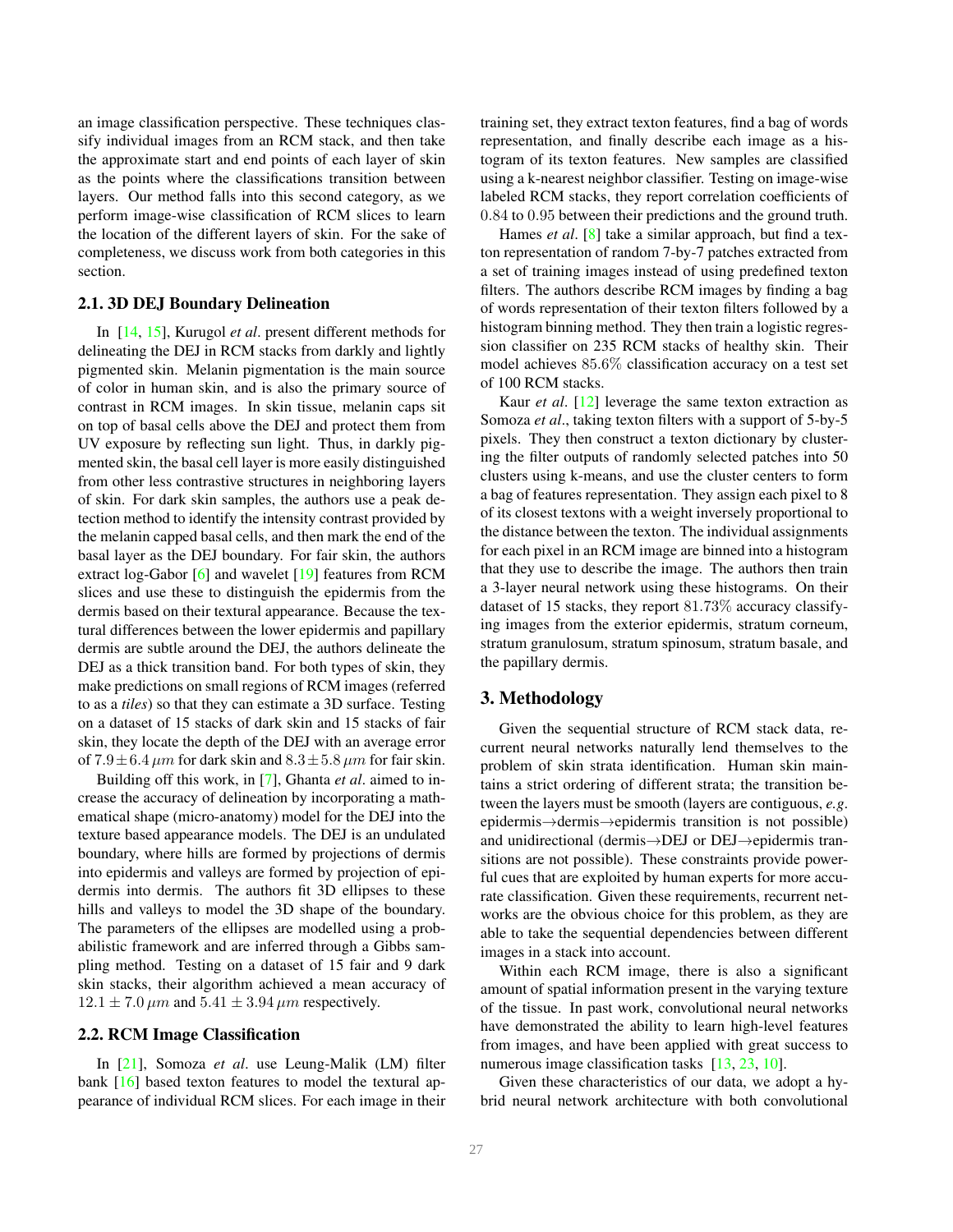<span id="page-3-4"></span>and recurrent layers similar to that proposed in [\[5\]](#page-7-14). We first trained a deep convolutional network to learn important spatial features for the classification of individual RCM images, and then augmented the network with recurrent layers so that the classifier could take the features of other RCM slices in the stack into account. Following the convention used in [\[5\]](#page-7-14), we refer to models with this structure as recurrent convolutional networks (RCNs). For our deep CNN architecture, we used a modified Inception-V3 model [\[24\]](#page-8-1), where we added an additional fully connected layer with 256 neurons before the last layer.

After training the model to classify individual RCM images as epidermis, DEJ, or dermis, we removed the 3 class classifier layer and the non-linearity on the penultimate fully connected layer. We then fixed the weights of the trained network and appended recurrent layers. The two different techniques that we experimented with for training the recurrent layers are explained in Section [3.1](#page-3-0) and Section [3.2.](#page-3-1)

For both training schemes, we experimented with bidirectional RNN layers [\[20\]](#page-7-15) as well as various different recurrent units (standard RNN cells, gated recurrent units (GRUs) [\[3\]](#page-7-16), and long short-term memory units (LSTMs) [\[11\]](#page-7-17)). Bidirectional RNN architectures have achieved state-of-the-art results on speech-to-text tasks, but run into issues in real-time applications because they require the whole input sequence to be available before inference can be performed  $[9, 1]$  $[9, 1]$ . However, this is not an issue for our task. The process of inspecting the RCM stacks in both directions is also a very logical step that an expert might take while performing classification.

#### <span id="page-3-0"></span>3.1. Partial Sequence Training

The first approach we took for training the RCN model was training on sequences containing a local neighborhood of N images around the subject RCM image (see Figure [2.](#page-3-2) For every sample in our dataset, we constructed a sequence of N RCM slices centered around the target sample. We then trained our network on batches of these sequences. This training procedure imitates the technique of examining neighboring RCM slices that dermatologists apply while classifying RCM images. All partial sequence models presented in this study were trained using image sequences of length 3 ( $N = 3$ ), *i.e.* while classifying a slice of interest, the model only has its immediate neighbours in the stack as additional information. We experimented with larger N, but saw no increase in accuracy.

## <span id="page-3-1"></span>3.2. Sequence-to-Sequence Training

The second approach we took for training the RCN model was full sequence-to-sequence training. As illustrated in Figure [3,](#page-3-3) the model processes whole RCM stacks and outputs predictions for each image in the stack. This ap-

<span id="page-3-2"></span>

Figure 2: Partial Sequence Training Scheme. The output of the recurrent layer for the last element in the partial sequence is used for classification.

proach is potentially more flexible, as we provide the model with the complete RCM stack and allow it to learn what information is useful for slice-wise classification.

<span id="page-3-3"></span>

Figure 3: Sequence-to-Sequence Training Scheme. The output of the recurrent layer at each step is used for classification of that sample.

# 4. Dataset

The dataset used in this work is composed of 504 RCM stacks that were gathered from 2 different studies. 196 stacks come from a multi-center, National Cancer Institute (NCI) study that was conducted at the Memorial Sloan Kettering Cancer Center (New York, New York), the University of Rochester Medical Center (Rochester, New York), and the Skin Cancer Associates Center (Plantation, Florida). Each individual image in this set of stacks is labeled by at least 2 experts as one of 3 classes: epidermis, DEJ, or dermis. The other 308 stacks were taken from a previous study conducted by the Dermatology Research Centre at the University of Queensland (Brisbane, Australia) [\[8\]](#page-7-7). These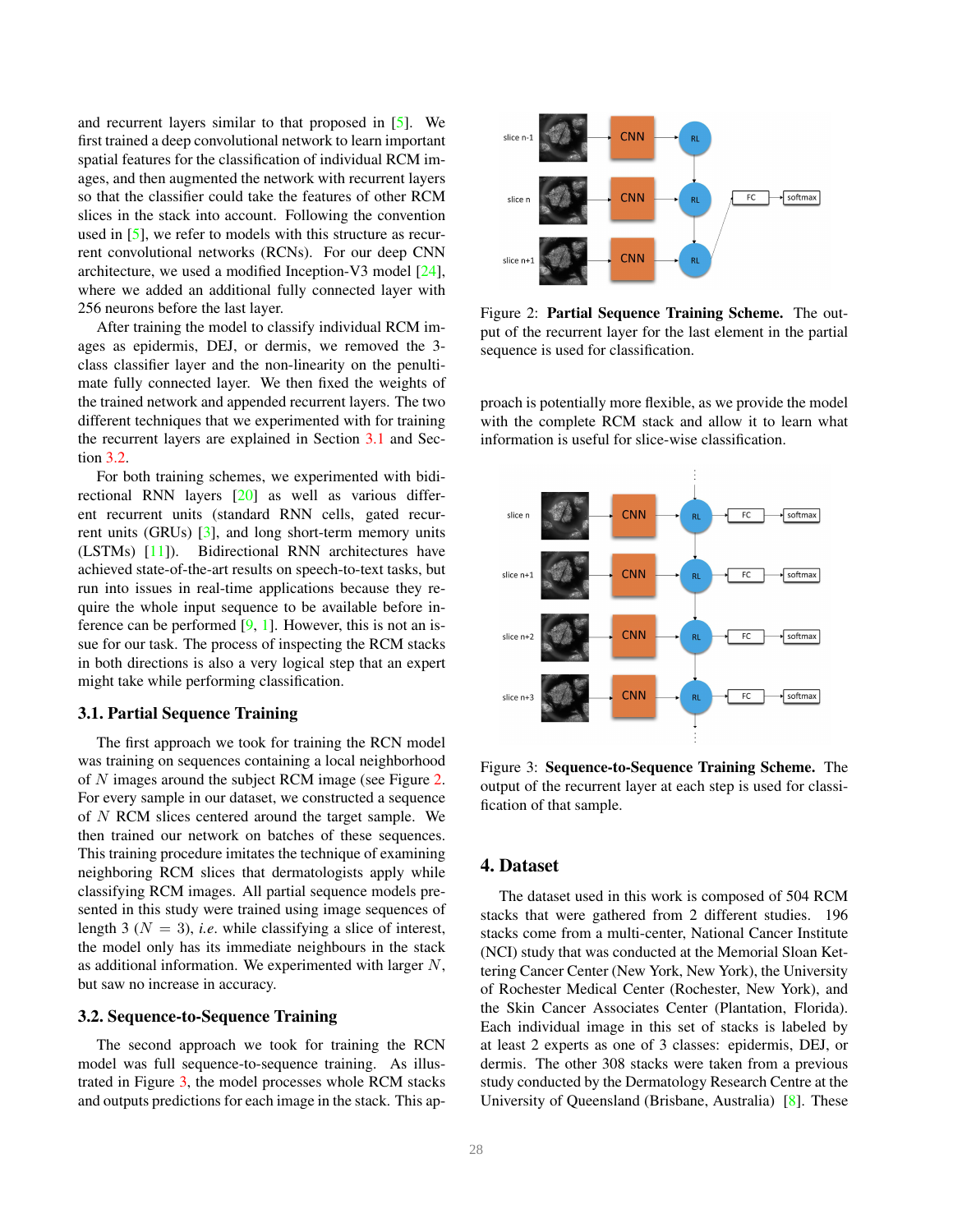<span id="page-4-2"></span>stacks are labeled into one of 4 classes: stratum corneum, epidermis, DEJ, or dermis. For this study, we merged the stratum corneum, which is the top layer of the epidermis, and the epidermis classes together. The overall dataset consists of 21412 RCM images.

The dataset also contains normal, benign melanocytic, and diseased skin samples. This is very important, as clinicians typically image suspicious lesional skin where the appearance of the tissue is very different from healthy and/or non-lesional skin. Thus, for our system to be applicable in practice, it must be robust to the variance in appearance of tissue across healthy and unhealthy images.

For our experiments, we partitioned the dataset into training, validation, and testing sets of 245, 61, and 198 stacks respectively. Because one patient may have multiple stacks in the dataset, we partition the data patient-wise (*i.e*. all stacks from a particular patient can either be in the training, validation, or testing set).

#### 5. Experiments

All RCN models were implemented using the Keras [\[4\]](#page-7-20) deep learning library and trained using the Theano [\[25\]](#page-8-2) backend on a single NVIDIA Tesla K40 GPU.

The original inception-V3 network is designed for RGB images. Since RCM data is grayscale, we triple the number of filters in first layer to keep number of parameters same. We trained this modified CNN on a dataset augmented with randomly sheared, zoomed, rotated, stretched, horizontally and vertically flipped versions of training images.

We were not able to train full RCN models end-to-end, as the batch normalization layers in inception-V3 model are not designed to be trained in a time distributed setting. Removing these layers allowed us to train the complete RCN, but the model performed significantly worse. To overcome this problem, we first trained a CNN using the RCM images in the training set. We then removed the last layer of the trained CNN and used the pruned network as a feature extractor to obtain feature representations for each slice in the dataset. The recurrent layers are then trained on sequences of extracted features. While this approach makes experimentation with different CNNs more difficult, it allows us to use CNNs with batch normalization, and avoids significant redundant computation while training different RNNs. It also enabled us to train sequence-to-sequence models on a single GPU, as the full CNN + RNN model was too large to fit into GPU memory.

All RCNs in Table [1](#page-5-0) have a single recurrent layer of 64 units, followed by a fully connected layer and a softmax for classification. For training partial sequence models, we concatenated extracted features of each image with features of preceding and following images, and used these concatenated features as inputs to the RNN. The partial sequence models were trained for 100 epochs with a batch size of

128 sequences, and a learning rate of 0.01. To avoid overfitting, we used dropout on the recurrent connections with a coefficient of 0.5.

For training sequence to sequence models, we concatenated extracted features of all images for each stack. Because our dataset contains stacks of various lengths, we fixed the maximum sequence length to  $71$  $71$  slices<sup>1</sup> and zeropadded shorter sequences. The padding was then masked out during training and testing. The RNN layers were trained for 200 epochs with a batch size of 4 sequences, and a learning rate of 0.001. To avoid overfitting, we used dropout on the recurrent connections and an L1 regularization penalty on the recurrent weights with coefficients of 0.1 and 0.05 respectively.

For each RCN model, the model snapshot with the best validation accuracy was selected, and its performance on the test set is reported in Table  $1<sup>2</sup>$  $1<sup>2</sup>$  $1<sup>2</sup>$  $1<sup>2</sup>$ .

For comparison, we used the publicly available python code from [\[8\]](#page-7-7). We also implemented the method presented in [\[12\]](#page-7-8) by following the instructions in their paper. We report the results of training and testing on our dataset using these methods in Table [1.](#page-5-0)

## 6. Results & Analysis

We report test set performance for all of our models in Table [1.](#page-5-0) The table is broken into three row blocks, where all models in the same block share the same type of inputs. The first block is made up of models that take in whole RCM stacks, and output predictions for each image in the stack. The second block contains models that take in partial sequences to make predictions for individual RCM images. This includes our partial sequence RCN models, as well as an Inception-V3 model that we trained using the partial sequence data (IV3-Context in Table [1\)](#page-5-0) for comparison. The last block contains models that classify single input RCM images, including Inception-V3 and ResNet-50 models that we trained for comparison, and the models proposed in [\[8\]](#page-7-7) and [\[12\]](#page-7-8). Each block is sorted in descending order of test accuracy. In addition to test accuracy, we also report sensitivity and specificity for each of the three classes. The highest accuracy, specificity, and sensitivity for each row block of models are marked in bold.

There are a number of interesting observations that we can make from the results in Table [1.](#page-5-0) The best model overall was the sequence-to-sequence model with bidirectional GRU, which achieved 87.97% accuracy on the test set. This model outperformed the best previously published method by 3.49%, representing a 22.49% reduction in classification error rate. Comparing the partial sequence and sequence-

<span id="page-4-0"></span><sup>&</sup>lt;sup>1</sup>The single RCM stack in our dataset of length greater than 71 was clipped from 101 to 71 slices for the seq-to-seq models

<span id="page-4-1"></span><sup>&</sup>lt;sup>2</sup>Sequence-to-sequence LSTMs gave extremely unstable results and are not reported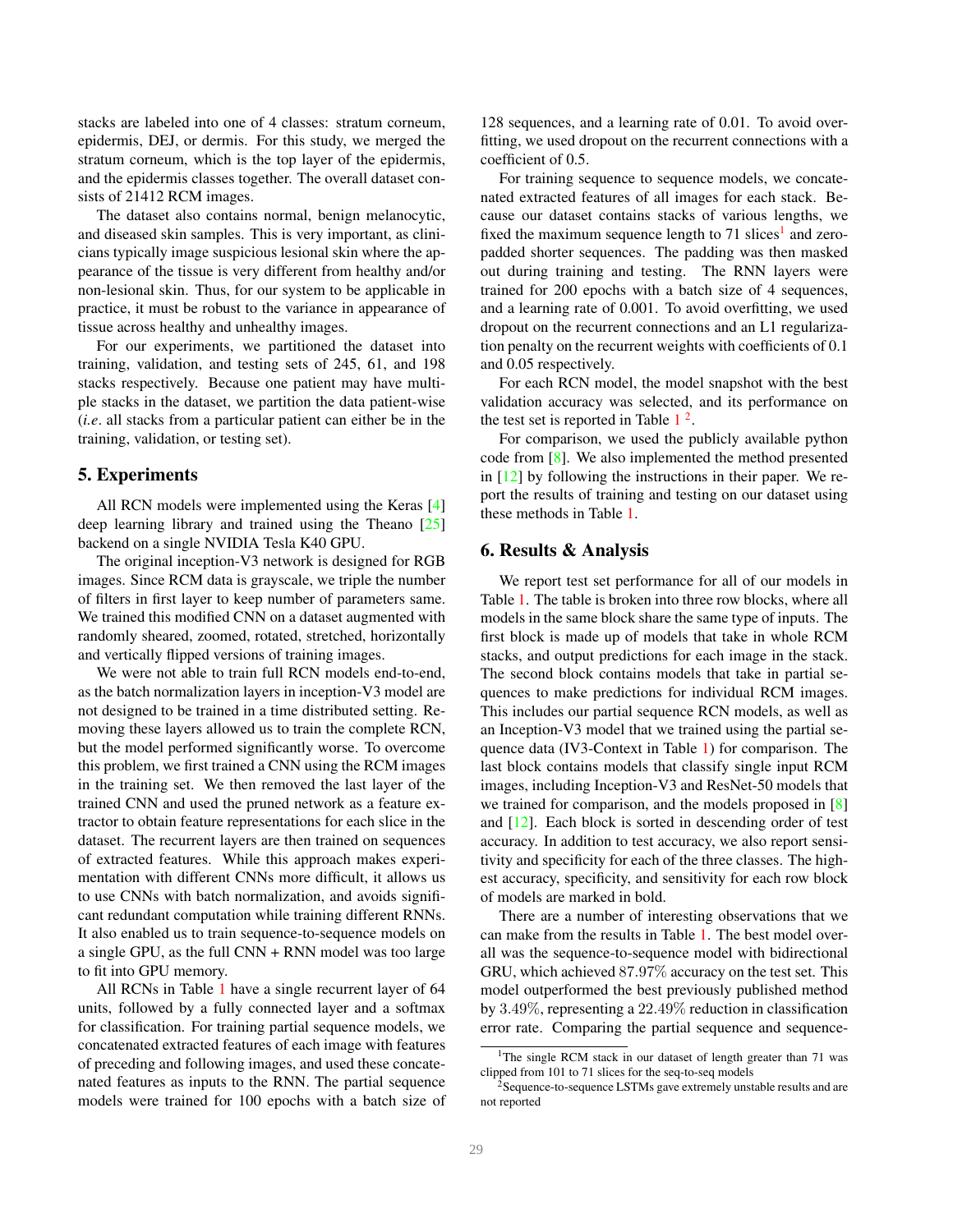<span id="page-5-1"></span><span id="page-5-0"></span>

| <b>Method</b>             | Recurrent<br>Unit | Bidirec.       | Accuracy | <b>Sensitivity</b> |       |               | <b>Specificity</b> |       |               |
|---------------------------|-------------------|----------------|----------|--------------------|-------|---------------|--------------------|-------|---------------|
|                           |                   |                |          | <b>Epidermis</b>   | DE.J  | <b>Dermis</b> | <b>Epidermis</b>   | DE.J  | <b>Dermis</b> |
| Seq2seq                   | <b>GRU</b>        | Yes            | 87.97    | 93.95              | 83.22 | 84.16         | 95.82              | 90.54 | 95.51         |
| Seq2seq                   | <b>GRU</b>        | N <sub>0</sub> | 87.10    | 93.91              | 82.35 | 82.16         | 94.43              | 90.31 | 95.60         |
| Seq2seq                   | <b>RNN</b>        | N <sub>0</sub> | 86.88    | 94.72              | 80.69 | 82.87         | 93.78              | 91.20 | 94.99         |
| Seq2seq                   | <b>RNN</b>        | Yes            | 86.70    | 93.91              | 81.50 | 81.87         | 94.15              | 90.40 | 95.21         |
| Partial seq.              | <b>GRU</b>        | Yes            | 87.52    | 94.14              | 82.54 | 83.33         | 94.78              | 90.83 | 95.44         |
| Partial seq.              | <b>RNN</b>        | N <sub>0</sub> | 87.45    | 93.53              | 83.40 | 82.62         | 94.96              | 90.26 | 95.75         |
| Partial seq.              | <b>LSTM</b>       | Yes            | 87.44    | 93.50              | 83.83 | 81.90         | 95.31              | 89.93 | 95.78         |
| Partial seq.              | <b>LSTM</b>       | N <sub>o</sub> | 87.40    | 93.27              | 84.29 | 81.44         | 95.51              | 89.58 | 95.93         |
| Partial seq.              | <b>RNN</b>        | <b>Yes</b>     | 87.32    | 93.64              | 83.28 | 82.09         | 94.97              | 90.02 | 95.80         |
| <b>IV3-Context</b>        |                   | -              | 86.95    | 92.00              | 83.52 | 82.64         | 95.61              | 89.24 | 95.56         |
| Partial seq.              | <b>GRU</b>        | N <sub>0</sub> | 86.53    | 90.35              | 85.54 | 80.88         | 96.39              | 87.54 | 96.18         |
| Inception-V3 $[24]$       |                   |                | 84.87    | 88.83              | 84.66 | 78.18         | 95.84              | 85.73 | 96.23         |
| ResNet50 [10]             |                   |                | 81.36    | 89.87              | 73.08 | 79.31         | 91.47              | 87.01 | 93.04         |
| Hames <i>et al.</i> $[8]$ |                   |                | 84.48    | 88.87              | 80.93 | 81.85         | 93.81              | 87.81 | 94.78         |
| Kaur <i>et al.</i> [12]   |                   | -              | 64.33    | 73.99              | 51.14 | 68.27         | 86.22              | 74.85 | 84.89         |

Table 1: Classification Results. This table shows accuracy, sensitivity, and specificity results on the test set for each method.

to-sequence models, we observe that unidirectional GRU and both standard RNN models trained using the sequenceto-sequence scheme were outperformed by nearly all partial sequence methods, the one exception being the partial sequence unidirectional GRU model. In the sequence-tosequence training scheme, we process the entire RCM stack at once and rely on the networks ability to identify the important information for classifying each image. Whereas in the partial sequence scheme, we effectively predetermine that the neighboring images contain the relevant information necessary to classify an RCM slice. We hypothesize that the simpler unidirectional and standard RNN architectures had a more difficult time learning on the full sequence data. Following this logic, it is reasonable to conclude that RCM images beyond the immediate area of the target slice contain some important information for classification of that slice, and that the more complex bidirectional GRU network was able to leverage this information to increase classification accuracy.

It is interesting to note that RCNs with GRUs outperformed those with LSTM cells, which is contrary to what we expected given the recent success of LSTM networks [\[22,](#page-7-21) [5\]](#page-7-14). To understand this discrepancy, we evaluated our LSTM and GRU partial sequence models on the validation set and found that the LSTM cells outperformed GRUs by 0.5% and 0.08% with normal and bidirectional models respectively. Despite the higher performance on the validation set, the LSTM models performed slightly worse on the test set, which indicates slight overfitting to the training/validation data.

Sensitivity and specificity were very similar across our experiments and appeared to vary proportionally with test accuracy. However, it is interesting to note that all of our models were significantly less sensitive to the DEJ and dermis. This is consistent with other results in the literature [\[15\]](#page-7-4) and our expectations, as a typical stack of RCM images will contain more epidermis samples than DEJ and dermis because reflectance confocal microscopes can only image down to the papillary dermis (44% of samples in our dataset are epidermis, compared to 34% DEJ and 22% dermis). Moreover, due to optical aberrations around the rete ridges (valleys of the undulated DEJ boundary), the DEJ-todermis boundary can appear fuzzy, making it harder to detect. Thus, the level of DEJ-to-dermis boundary in a given stack is partially subjective, even for expert readers. This uncertainty helps to explain the lower sensitivity to DEJ and dermis compared to epidermis.

While the hybrid neural network model used in [\[12\]](#page-7-8) performed poorly when trained on our dataset, it is worth noting that the logistic regression model presented by Hames *et al*. achieves performance comparable with the Inception-V3 network, and even outperforms the ResNet-50 model. While our recurrent models provide significant improvements in testing accuracy, they lack the interpretability of the regression approach which is a potential drawback in medical applications.

## 6.1. Types of Errors

The main goal of incorporating the sequential nature of RCM stack data into our model was to build a classifier that can understand the structure (unidirectionality and smoothness) of the data, and leverage this structure to increase classification accuracy. In this section, we analyze the types of errors made by each model to understand how well they learned these constraints.

We can categorize classification errors into two different types. Errors of the first type occur when a boundary starts shallower or deeper than expected in a stack. As explained in Section [3,](#page-2-0) the transition between labels in RCM stacks are smooth and unidirectional. These errors are tolerable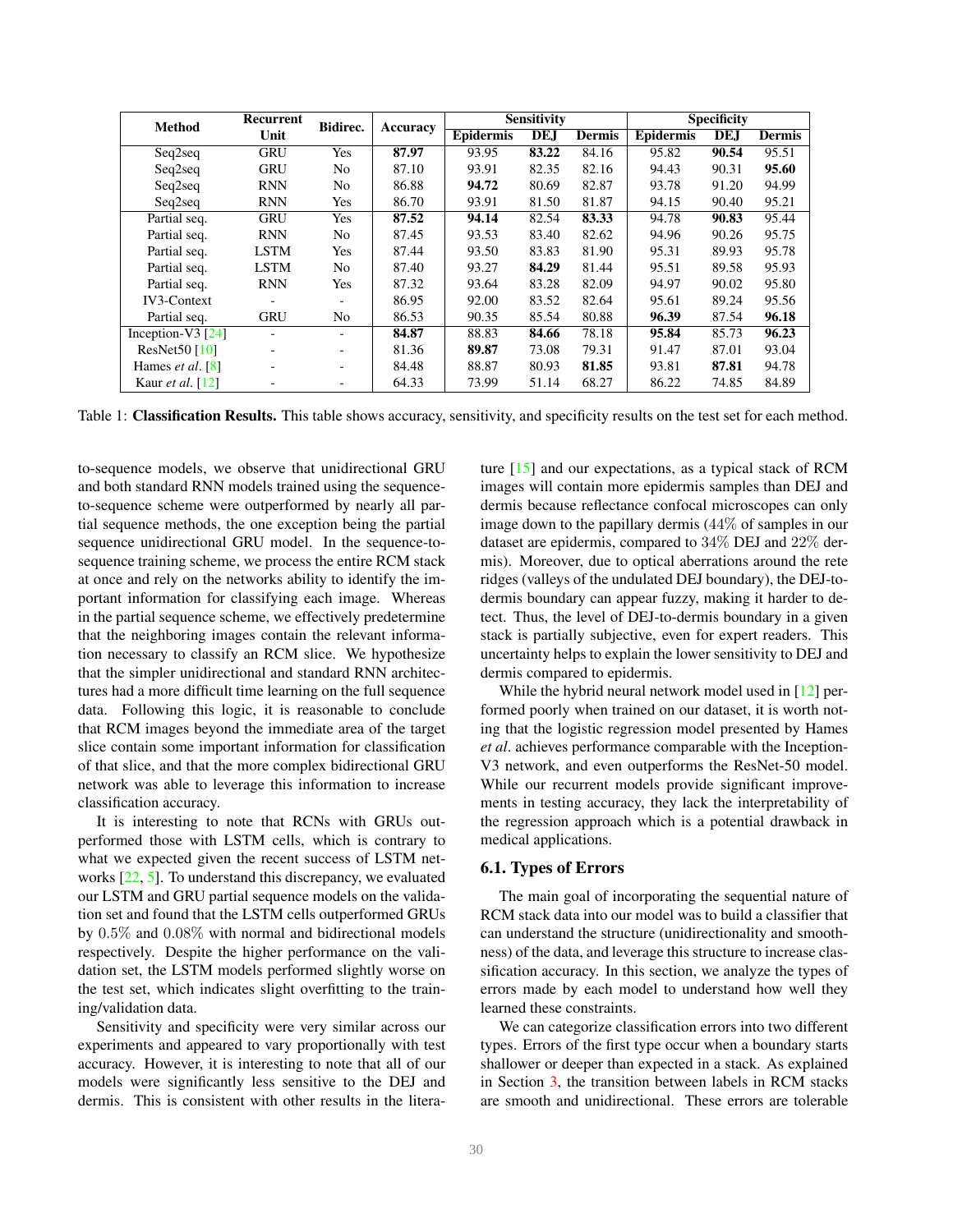<span id="page-6-2"></span>because they do not violate these constraints. Moreover, this type of error may arise due to inter-expert subjectivity. It is often difficult to assign a single label to a whole RCM image, as images acquired near boundaries can contain features from both classes. Thus, image-wise ground truth labels are partially subjective, and can vary from expert to expert. Given this inherent uncertainty, it is reasonable for our classifier to make these types of mistakes as long as they do not extend beyond the boundary region.

The second type of errors, which we refer to as *inconsistent* errors, are transitions that violate the sequential constraints of the data. These transitions are epidermis→dermis, DEJ→epidermis, dermis→epidermis, dermis→DEJ. To quantify the consistency of a model, we output predictions for each RCM stack in the dataset and count the number of inconsistent transitions between classes. We report these numbers for the best sequenceto-sequence and partial sequence RCNs, the Inception-V3 model, and the models presented in [\[8\]](#page-7-7), and [\[12\]](#page-7-8) in Table [2.](#page-6-0) Note that these results do not directly correspond to accuracy; it is possible for a set of labels to be consistent, but not accurate.

<span id="page-6-0"></span>

|                           | <b>Error Types</b>   |                   |                      |                   |       |  |  |
|---------------------------|----------------------|-------------------|----------------------|-------------------|-------|--|--|
| Method                    | Epidermis            | $DEJ \rightarrow$ | $Dermis \rightarrow$ | Dermis            | Total |  |  |
|                           | $\rightarrow$ Dermis | Epidermis         | Epidermis            | $\rightarrow$ DEJ |       |  |  |
| Seq2seq (Bidir. GRU)      |                      |                   |                      |                   |       |  |  |
| Partial seq. (Bidir. GRU) |                      | 10                |                      |                   | 23    |  |  |
| Inception-V3              |                      | 25                |                      | 32                | 68    |  |  |
| Hames et al.              | 14                   | 59                |                      | 56                | 140   |  |  |
| Kaur et al.               | 32                   | 255               |                      | 99                | 402   |  |  |

Table 2: Inconsistent Errors. This table shows the number of anatomically impossible predictions made by each model.

As expected, methods that do not take full stack information into account produce more inconsistencies. The partial sequence RCN produces ∼3× fewer inconsistencies than the best single-image model while only considering neighborhoods of three images. The sequence-to-sequence RCN performs significantly better than the rest, with ∼3× fewer inconsistencies than the partial sequence RCN and  $\sim$ 9× fewer inconsistencies than the best non-RCN model.

As the ultimate goal of our model is to delineate the epidermis-DEJ and DEJ-dermis borders, we also quantify the performance of our RCNs by looking at the distribution of the distance between the predicted boundaries and the ground truth boundaries. To obtain consistent transition boundaries, we use a two-step post-processing heuristic. The first step applies a median filter to the predictions using a kernel size of 3 to remove singular decisions. The second step then applies a causal max filter, which replaces each prediction with the maximum value in the sequence of predictions before it. We also apply this heuristic to the predictions of the Inception-V3 model, and the mod-

<span id="page-6-1"></span>

Figure 4: Error Distributions. This table shows boxplots of error distances for the predictions of the epidermis-DEJ and DEJ-dermis boundaries for each model. Red lines indicate the median, blue boxes contain the interquartile range, whiskers contain the 1.5 interquartile range, and red crosses are the outliers.

els presented in [\[8\]](#page-7-7), and [\[12\]](#page-7-8) for the sake of comparison. Figure [4](#page-6-1) shows boxplots of the absolute deviation between the predicted and ground truth boundaries for each of these models. Red lines indicate the median, blue boxes contain the interquartile range, whiskers contain the 1.5 interquartile range, and red crosses are the outliers.

Analyzing the distributions in Figure [4,](#page-6-1) we see the sequence-to-sequence RCN, and partial sequence RCN achieve the lowest median error  $(5 \mu m)$ . The method proposed in [\[8\]](#page-7-7) and the Inception-V3 model achieve the second lowest median error  $(6 \mu m)$ , but this difference is not statistically significant. Additionally, our methods have lower number of outliers than other methods. Note that these results are produced after the post-processing heuristic is applied. In order to make a fairer comparison, Figure [4](#page-6-1) should be analyzed with Table [2,](#page-6-0) which shows the number of errors the heuristic algorithm needs to correct. A similar result follows for the DEJ-dermis boundary.

## 7. Conclusion

In this study, we presented a method based on deep convolutional and recurrent neural networks for classifying skin strata in RCM stacks. We evaluated our method on the largest and most comprehensive dataset for this task, and demonstrated a significant increase in the accuracy of skin strata delineation in RCM stacks. The test scenario used in this study is more realistic compared to those used by most previous methods, in the sense that clinicians are typically interested in imaging disease suspicious lesions rather than normal skin. In addition to increased classification accuracy, our best RCN achieved a ∼9× reduction in the num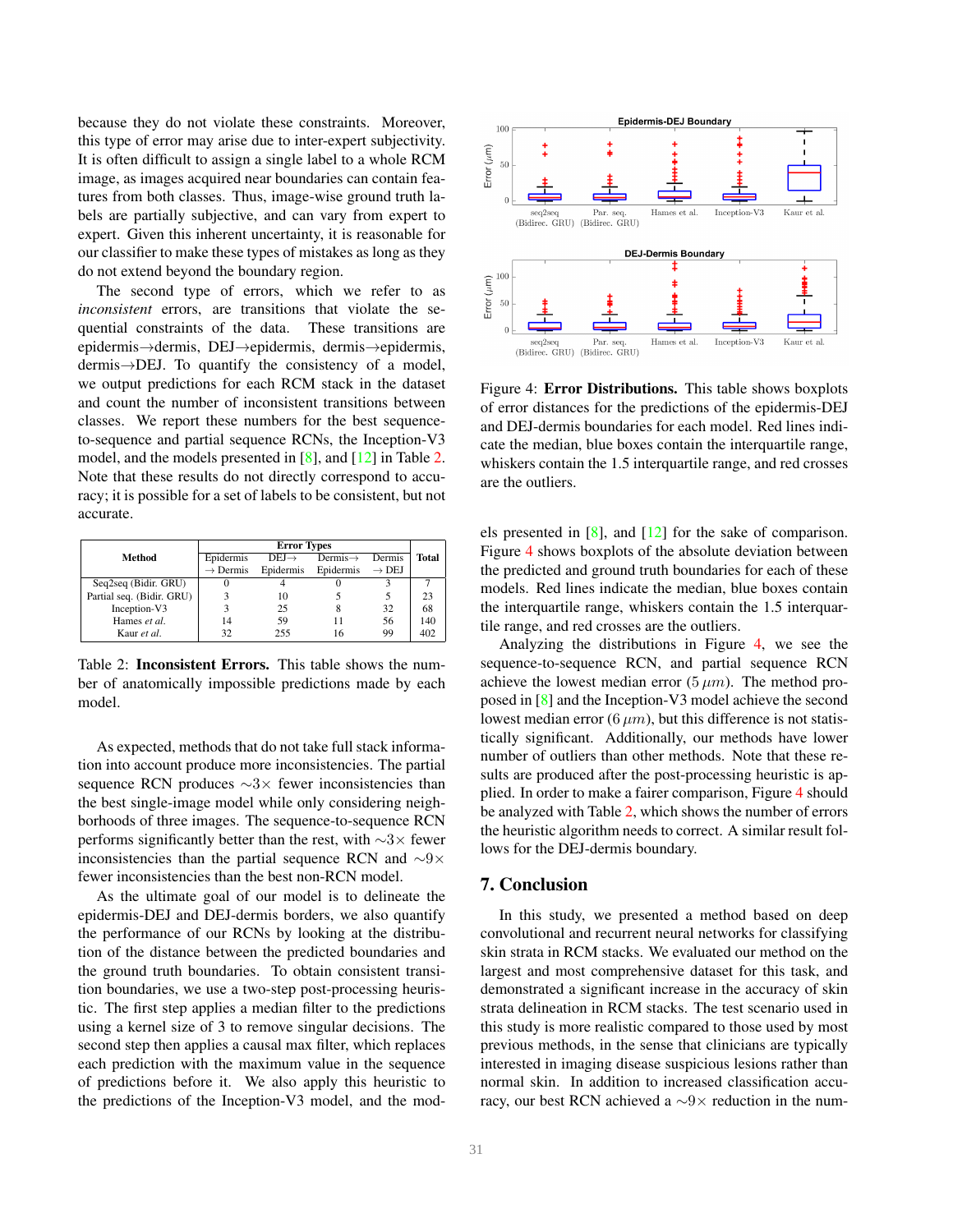ber of physically impossible transitions between layers of skin when compared to the previous state-of-the-art methods. Our experiments show that our method outperforms techniques designed for smaller datasets that comprise only healthy skin, and other deep learning based methods which do not incorporate full stack information. Overall, our results show that combining knowledge of the intrinsic properties of a dataset with the strengths of deep neural networks can yield a powerful tool for solving medical imaging problems, and can help to guide clinicians in their clinical practice.

#### 8. Acknowledgements

This work was supported in part by the National Cancer Institute (NCI) under grants R01CA156773 and R01CA199673, the National Institute of Biomedical Imaging and Bioengineerings (NIBIB) Image Guided Interventions Program under grant R01EB012466, the NCI Core Center grant P30CA008748, and NIBIB grant R01EB020029.

## References

- <span id="page-7-19"></span>[1] D. Amodei, R. Anubhai, E. Battenberg, C. Case, J. Casper, B. Catanzaro, J. Chen, M. Chrzanowski, A. Coates, G. Diamos, et al. Deep speech 2: End-to-end speech recognition in english and mandarin. In *Proceedings of The 33rd International Conference on Machine Learning*, pages 173–182, 2016. [4](#page-3-4)
- <span id="page-7-1"></span>[2] S. Borsari, R. Pampena, A. Lallas, A. Kyrgidis, E. Moscarella, E. Benati, M. Raucci, G. Pellacani, I. Zalaudek, G. Argenziano, et al. Clinical indications for use of reflectance confocal microscopy for skin cancer diagnosis. *JAMA dermatology*, 152(10):1093–1098, 2016. [1](#page-0-0)
- <span id="page-7-16"></span>[3] K. Cho, B. Van Merriënboer, C. Gulcehre, D. Bahdanau, F. Bougares, H. Schwenk, and Y. Bengio. Learning phrase representations using rnn encoder-decoder for statistical machine translation. *arXiv preprint arXiv:1406.1078*, 2014. [4](#page-3-4)
- <span id="page-7-20"></span>[4] F. Chollet. Keras. [https://github.com/fchollet/](https://github.com/fchollet/keras) [keras](https://github.com/fchollet/keras), 2017. [5](#page-4-2)
- <span id="page-7-14"></span>[5] J. Donahue, L. Anne Hendricks, S. Guadarrama, M. Rohrbach, S. Venugopalan, K. Saenko, and T. Darrell. Long-term recurrent convolutional networks for visual recognition and description. In *Proceedings of the IEEE conference on computer vision and pattern recognition*, pages 2625–2634, 2015. [4,](#page-3-4) [6](#page-5-1)
- <span id="page-7-9"></span>[6] D. J. Field. Relations between the statistics of natural images and the response properties of cortical cells. *Journal of Optical Society of America*, 4(12):2379–2394, 1987. [3](#page-2-1)
- <span id="page-7-5"></span>[7] S. Ghanta, M. I. Jordan, K. Kose, D. H. Brooks, M. Rajadhyaksha, and J. G. Dy. A marked poisson process driven latent shape model for 3d segmentation of reflectance confocal microscopy image stacks of human skin. *IEEE Transactions on Image Processing*, 26(1):172–184, Jan 2017. [2,](#page-1-0) [3](#page-2-1)
- <span id="page-7-7"></span>[8] S. C. Hames, M. Ardigò, H. P. Soyer, A. P. Bradley, and T. W. Prow. Automated segmentation of skin strata in reflectance

confocal microscopy depth stacks. *PloS one*, 11(4):1–12, 2016. [2,](#page-1-0) [3,](#page-2-1) [4,](#page-3-4) [5,](#page-4-2) [6,](#page-5-1) [7](#page-6-2)

- <span id="page-7-18"></span>[9] A. Y. Hannun, C. Case, J. Casper, B. Catanzaro, G. Diamos, E. Elsen, R. Prenger, S. Satheesh, S. Sengupta, A. Coates, and A. Y. Ng. Deep speech: Scaling up end-to-end speech recognition. *CoRR*, abs/1412.5567, 2014. [4](#page-3-4)
- <span id="page-7-13"></span>[10] K. He, X. Zhang, S. Ren, and J. Sun. Deep residual learning for image recognition. In *Proceedings of the IEEE Conference on Computer Vision and Pattern Recognition*, pages 770–778, 2016. [3,](#page-2-1) [6](#page-5-1)
- <span id="page-7-17"></span>[11] S. Hochreiter and J. Schmidhuber. Long short-term memory. *Neural Comput.*, 9(8):1735–1780, Nov. 1997. [4](#page-3-4)
- <span id="page-7-8"></span>[12] P. Kaur, K. J. Dana, G. O. Cula, and C. Mack. Hybrid deep learning for reflectance confocal microscopy skin images. In *2016 23rd International Conference on Pattern Recognition*, Dec 2016. [2,](#page-1-0) [3,](#page-2-1) [5,](#page-4-2) [6,](#page-5-1) [7](#page-6-2)
- <span id="page-7-12"></span>[13] A. Krizhevsky, I. Sutskever, and G. E. Hinton. Imagenet classification with deep convolutional neural networks. In F. Pereira, C. J. C. Burges, L. Bottou, and K. Q. Weinberger, editors, *Advances in Neural Information Processing Systems 25*, pages 1097–1105. Curran Associates, Inc., 2012. [3](#page-2-1)
- <span id="page-7-3"></span>[14] S. Kurugol, J. G. Dy, D. H. Brooks, and M. Rajadhyaksha. Pilot study of semiautomated localization of the dermal/epidermal junction in reflectance confocal microscopy images of skin. *Journal of Biomedical Optics*, 16(3):036005, 2011. [2,](#page-1-0) [3](#page-2-1)
- <span id="page-7-4"></span>[15] S. Kurugol, K. Kose, B. Park, J. G. Dy, D. H. Brooks, and M. Rajadhyaksha. Automated delineation of dermalepidermal junction in reflectance confocal microscopy image stacks of human skin. *Journal of Investigative Dermatology*, 135(3):710 – 717, 2015. [2,](#page-1-0) [3,](#page-2-1) [6](#page-5-1)
- <span id="page-7-11"></span>[16] T. Leung and J. Malik. Representing and recognizing the visual appearance of materials using three-dimensional textons. *Int. J. Comput. Vision*, 43(1):29–44, June 2001. [3](#page-2-1)
- <span id="page-7-2"></span>[17] G. Pellacani, A. Witkowski, A. M. Cesinaro, A. Losi, G. L. Colombo, A. Campagna, C. Longo, S. Piana, N. De Carvalho, F. Giusti, et al. Cost–benefit of reflectance confocal microscopy in the diagnostic performance of melanoma. *Journal of the European Academy of Dermatology and Venereology*, 30(3):413–419, 2016. [1](#page-0-0)
- <span id="page-7-0"></span>[18] M. Rajadhyaksha, A. Marghoob, A. Rossi, A. C. Halpern, and K. S. Nehal. Reflectance confocal microscopy of skin in vivo: From bench to bedside. *Lasers in Surgery and Medicine*, 2016. [1](#page-0-0)
- <span id="page-7-10"></span>[19] T. Randen and J. H. Husoy. Filtering for texture classification: a comparative study. *IEEE Transactions on Pattern Analysis and Machine Intelligence*, 21:291–300, 1999. [3](#page-2-1)
- <span id="page-7-15"></span>[20] M. Schuster and K. K. Paliwal. Bidirectional recurrent neural networks. *IEEE Transactions on Signal Processing*, 45(11):2673–2681, Nov 1997. [4](#page-3-4)
- <span id="page-7-6"></span>[21] E. Somoza, G. O. Cula, C. Correa, J. B. Hirsch, Editors:, A. e. Campilho, and M. Kamel. *Automatic Localization of Skin Layers in Reflectance Confocal Microscopy*, pages 141– 150. Springer International Publishing, Cham, 2014. [2,](#page-1-0) [3](#page-2-1)
- <span id="page-7-21"></span>[22] I. Sutskever, O. Vinyals, and Q. V. Le. Sequence to sequence learning with neural networks. In *Advances in neural information processing systems*, pages 3104–3112, 2014. [6](#page-5-1)